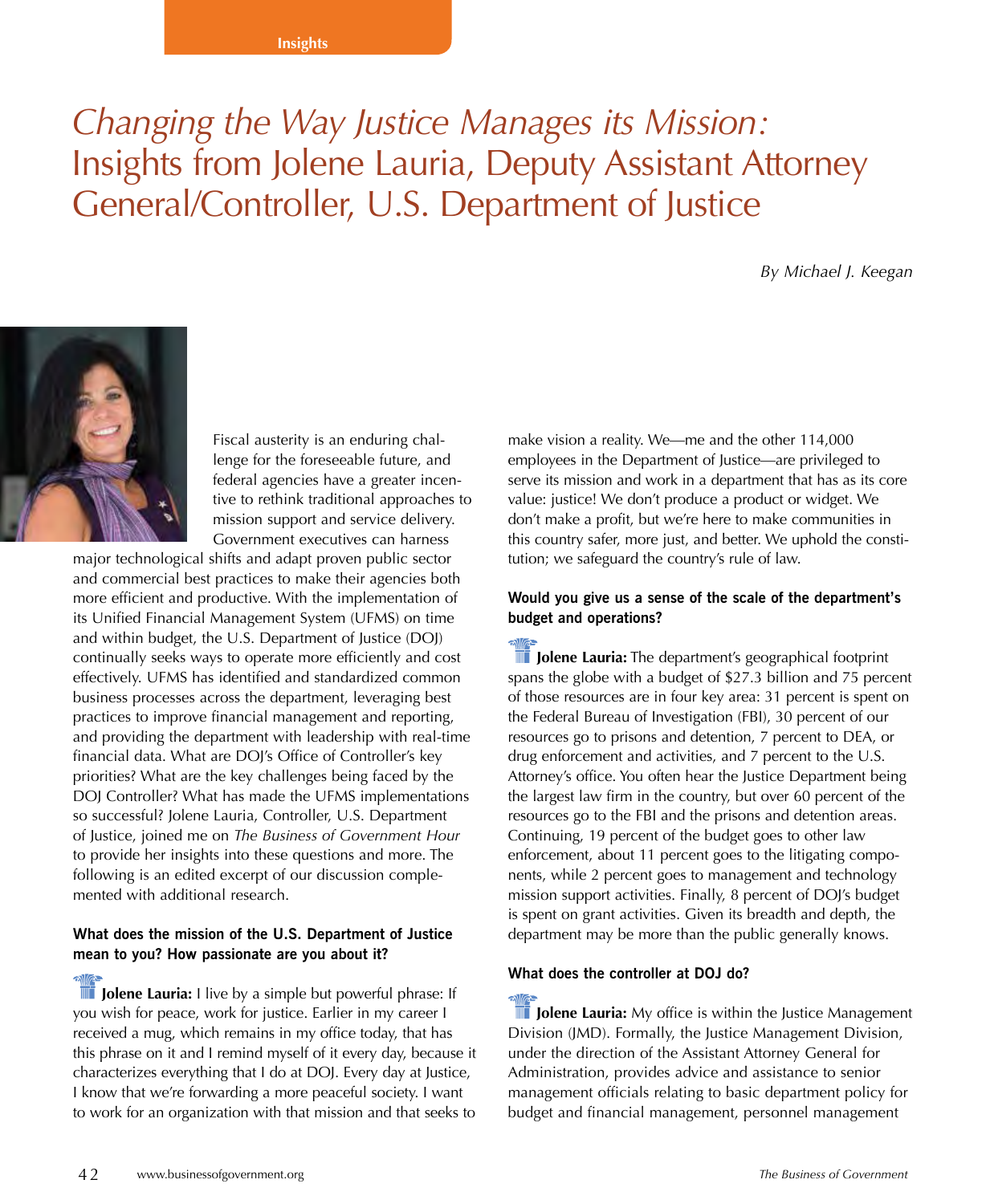"My first principle of leadership is that if people don't know who you are and what your passions are, they don't know who they're following. My second principle is live like there's no tomorrow. What this means professionally is work with a sense of urgency. I never leave my office without clearing my desk."

Bom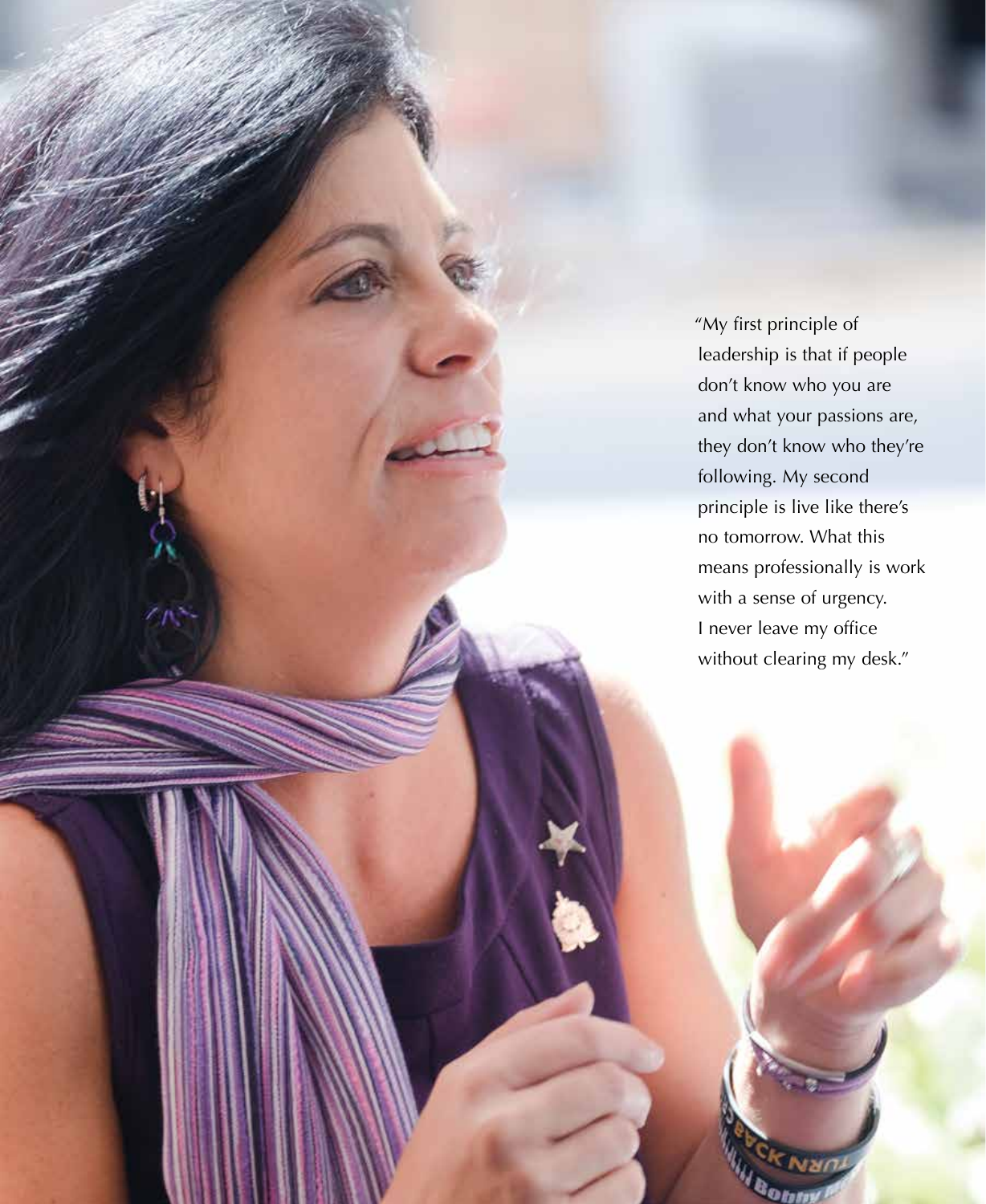and training, facilities, procurement, equal employment opportunity, information processing, records management, security, and all other matters pertaining to organization, management and administration. In a nutshell, we actually help make the missions of the department happen in many ways. You need operational experts on the ground to do their job, but you also need the infrastructure and program support to allow them to do that job. In the simplest form, you need money to put gas in agents' cars and contracts and procurement mechanisms that provide and maintain those cars. You need contracts to hire linguists, translators, and IT specialists. Who helps make this all happen? The budget and financial analysts that work in my office make sure that program owners get the resources they need to meet their respective missions.

I serve in the management arm of the Department of Justice. It's one of the highest career executive positions in the department, responsible for the entire department's budget and finances. I advise the Assistant Attorney General, the Deputy Attorney General, and the Attorney General on various issues related to the financial operations of the department. It's a unique position. On one level, you inform the big picture while also advising senior leadership on key issues affecting the department. You then need to take that big picture—that strategic vision—and make it operational. It's always about focus on both the big picture and little picture. It could be anywhere from the types of appropriations you can use to purchase a sandwich to how you run a large-scale operation. It's anything from the very smallest item to the very largest item. I have the functional responsibility to make sure that happens.

## **Regarding your responsibilities and duties, what are the top three management challenges that you face in your position?**

**III** Jolene Lauria: The challenges facing me today are somewhat similar to what I shared with you when I was on the show in 2009. I'll briefly outline those challenges:

- **Hiring the right people and retaining them.** Given budget constraints, it has become very difficult to get people in, hire them, train them, and retain them. Ask any of my service directors, and they will agree that hiring talented people has to be our number one management challenge. It is people, people, people finding, hiring, and keeping them.
- **Keeping up with technology.** The second management challenge I face involves technology. It is a twofold issue: (1) keeping up with technology, given scarce resources,

and (2) being able to use the wealth of data collected by technology to better inform decision making. For example, we implemented the Unified Financial Management System (UFMS) across the department over a number of years. Almost immediately, we have to update and upgrade the system, when we barely have the resources and money to actually implement it in the first place. The second part of our technology challenge is making sure we can use it as a tool so we can perform the analytics and use the data to do our jobs better.

• **Unfunded mandates.** I think this challenge hasn't changed since the day I started in the federal government. There's a lack of requirements analysis or good financial sense for when a law is passed or when a new requirement is laid upon a department. The key question: does the department have the right resources, tools, and people to get the job done? You would never start a business without this support function. You would never start a business without financial capital, but we pass laws that don't have money behind them. They come with requirements that I'm referring to as unfunded mandates. It is a huge management challenge for us.

Frankly, in the end, the budget is the biggest management issue we face today in the federal government. Not knowing the resources that may be coming to us, constantly planning on either shutdowns or sequesters—the budget stressor for us—and managing through that is a big challenge.

#### **What has surprised you most in your current role?**

**I Jolene Lauria:** I was reflecting on this question, and I was surprised that this surprised me. I'm known in the department as the champion for change. I've implemented a unified financial management system across the enterprise. I'm doing a DOJ service review that's making everybody look at what they do and identify possible changes in how business is done. What has surprised me the most has to be the unwillingness of most people to embrace change. Now, I keep broken-in shoes forever and I am comfortable in my old jeans. I totally appreciate being comfortable in your setting or in your personal life and the things that you do. I've been very surprised by how difficult it is to get folks to embrace change in the workplace and how reluctant people are to explore new ways of doing things.

## **What can you tell us about your leadership style?**

**III** Jolene Lauria: Everyone that works for me knows my priorities and passions. They even know my favorite color. I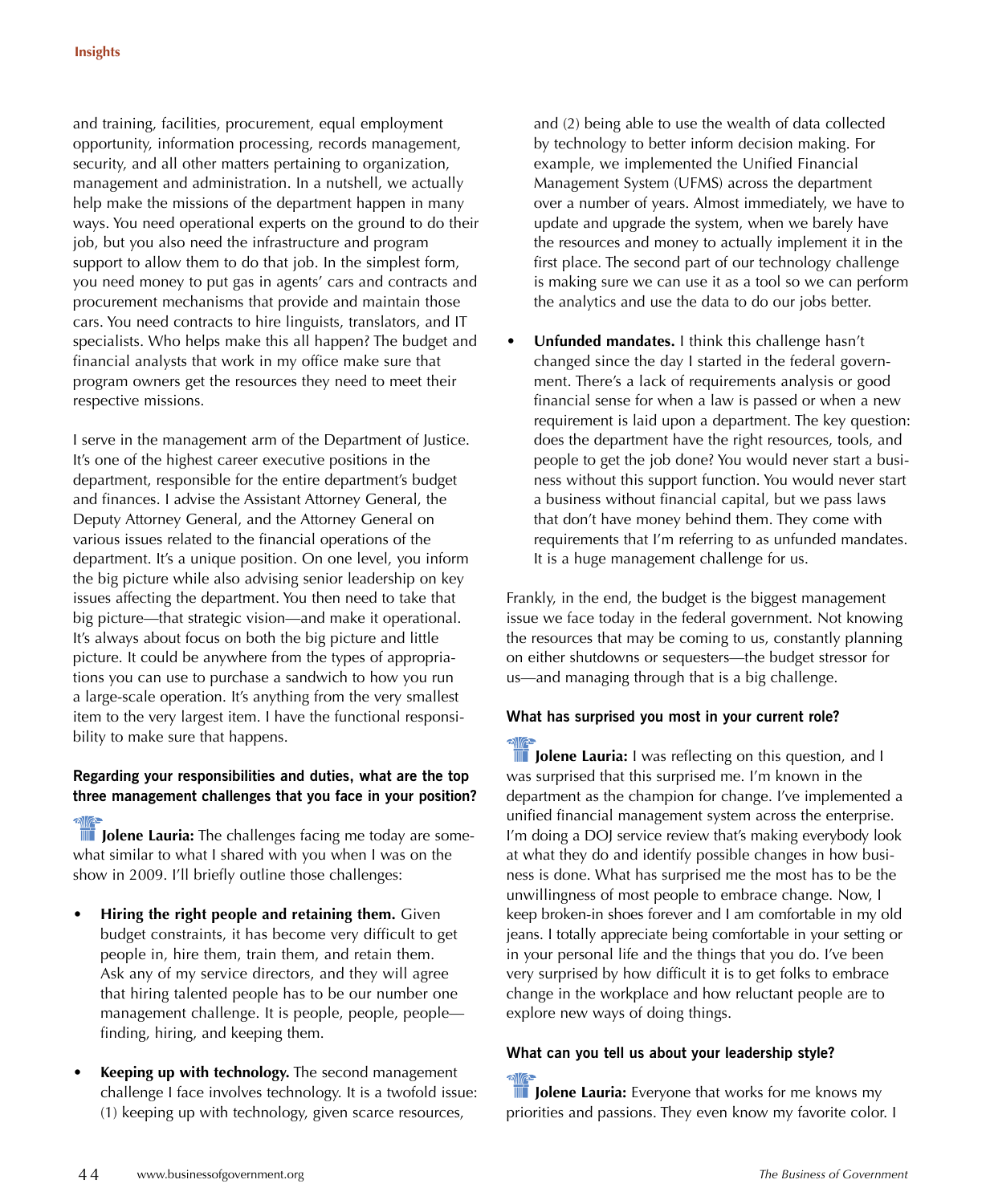"I live by a simple but powerful phrase: If you wish for peace, work for justice. Earlier in my career I received a mug, which remains in my office today, that has this sentiment on it…it characterizes everything that I strive to do each day at DOJ."



have people every day who know what my hopes and dreams are. It's not a secret; it's open and transparent. They subscribe to it and we execute it together. I have a couple of principles that I've managed to live by. These may not sound like management principles to management geeks, but I subscribe to them and they have both personal and professional application. I love with all I have and I give it all away. I go there every day to work as hard as I can and I love what I do and I give it away. I do that in my personal life and I do that in my professional life. Therefore, my first principle of leadership is that if people don't know who you are and what your passions are, they don't know who they're following. My second principle is live like there's no tomorrow. What this means professionally is work with a sense of urgency. I never leave my office without clearing my desk. You don't know what the next day offers you. So it's important for imparting that sense of urgency, living like there's no tomorrow in everything you do. It may be tiring in the end, but it's also very rewarding. My third principle is give thanks and praise often and with sincerity. I can't stress this enough that leaders should express thanks and appreciation to those who work with them.

I also want to stay on point. During the early implementations of UFMS, some folks on the project were trying to explain to me why we had gone off the schedule. I just stopped the meeting and said I just don't have time for these "stupid time-wasters." The stupid time-waster costs us time and money. People learned that they don't come to me with stupid time-waster explanations. I do subscribe to lead, follow, or get out of the way. If you're not willing to lead the change, and you're not willing to follow the change, then find another place to work. I'm not a micromanager. I'm more of a free spirit that tells you where I want to go and we all get there, though we don't get there in a sequential line. I need people that know when it's time to rock the boat, because we have to move forward. Sometimes you have to rock the boat to save the passengers.

#### **What are your key priorities?**

**Jolene Lauria:** We have to finish what we started. We are getting ready to embark on the final frontier for UFMS. My

staff knows it affectionately as Unified-Topia, "U-Topia." We're getting everybody aboard the starship to U-Topia. When we're there, we're going to be in financial nirvana. The second priority is saving money in everything we do, because of the federal budget realities. We saved hundreds of millions of dollars in small initiatives. From printing on double-sided paper to consolidating contracts, these efforts saved millions to date. We have to save every penny that we have, because we need to re-invest in the important missions of the department. We can't waste money on small things because there are big things and unfunded mandates that we must pursue. My third priority is asking and getting the right resources and allocating it to the most important department missions.

## **Would you tell us about UFMS and it implementation?**

**ME** Jolene Lauria: The Department of Justice has initiated an effort to implement a unified system that will improve the existing and future financial management and procurement operations across DOJ. The department will address these needs via the implementation of the UFMS, which planned to replace seven core financial management systems and multiple procurement systems currently operating across DOJ. With the implementation of UFMS, the department's financial management community has integrated procurement activities, centralized redundant activities, achieved economies of scale on credit card and payroll processing, and given departmental leadership real-time financial data for use in quickly and accurately providing an assessment of the department's status of funds. In addition, UFMS has identified and standardized common business processes across the department to leverage best practices to improve financial management and reporting.

Key to the success of the UFMS implementation is our resiliency. We always stayed focused on our UFMS vision and kept front-and-center the value and benefits this new system will bring once implemented. In the beginning of the implementation, everything was very rigid, but as time went on, we recognized that being more iterative in our process and more resilient in our manner has been a secret to our success. I would be remiss in not highlighting the importance of the strong executive leadership commitment to the